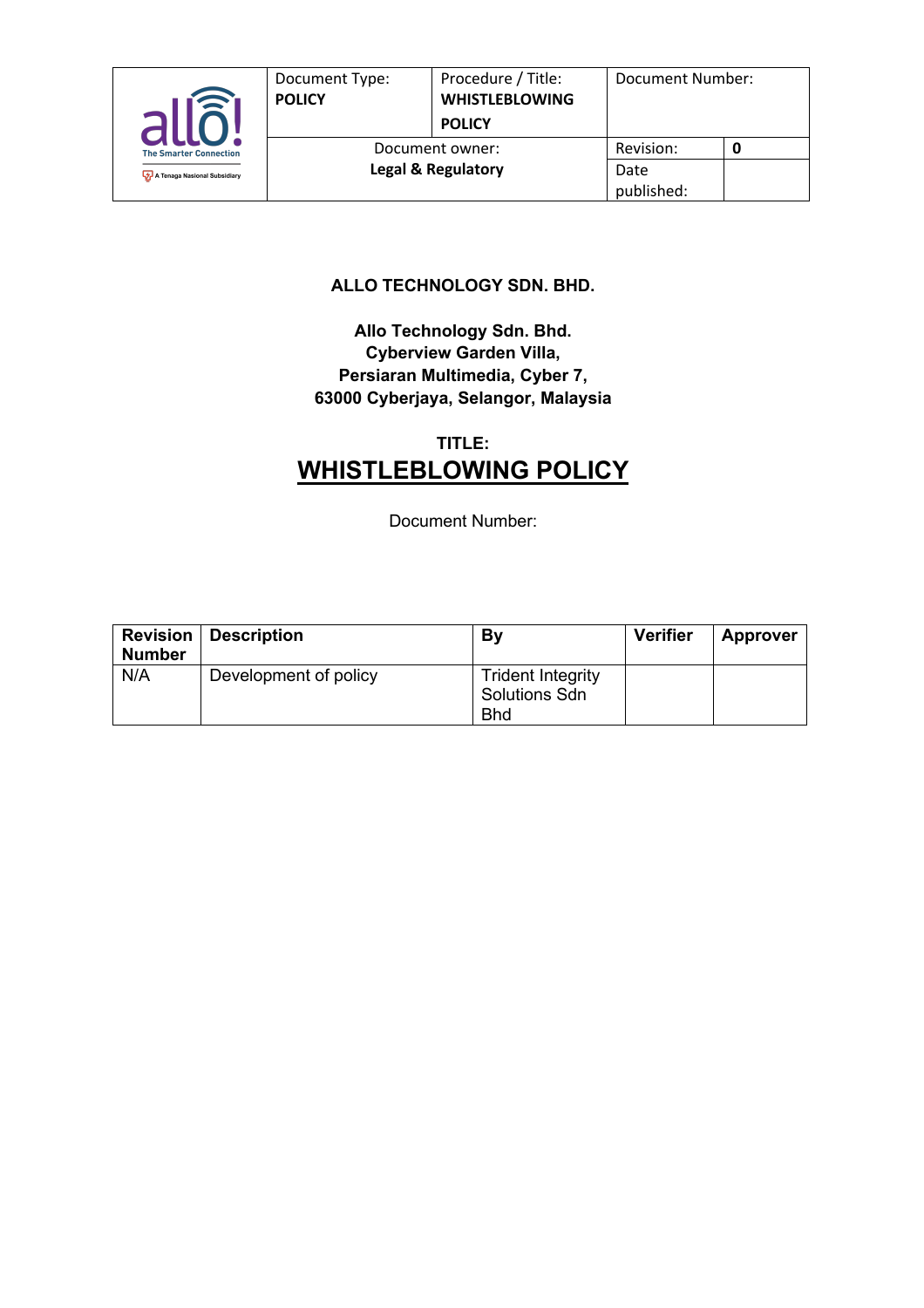# 1. Contents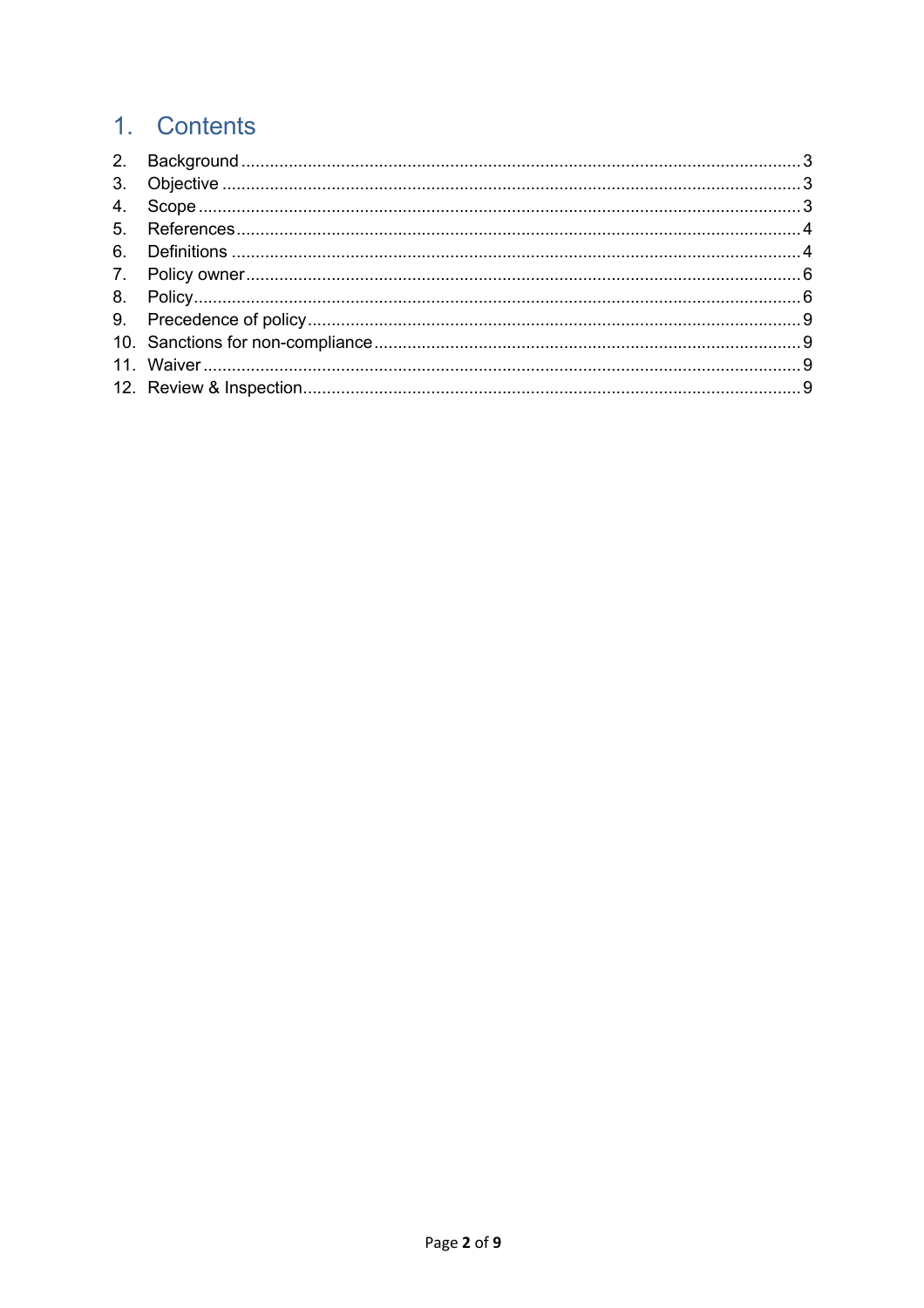# **1. Background**

In line with the practice of integrity and good corporate governance, Allo wishes to ensure that internal and external parties working with the company have an avenue to raise concerns about potential improprieties in business conduct in a secure and confidential manner.

The Whistleblowing Policy and Procedure therefore aims to provide a platform and internal mechanism for both Allo Personnel and external parties to report information relating to malpractice, misconduct, illegal activities and omissions that are against the rules of the company, industry regulations and legal requirements which may be committed by Allo Personnel.

# **2. Objective**

- **2.1** The policy aims to:
	- a) Encourage and enable persons to report, in good faith or on the basis of a reasonable belief, any attempted, suspected and actual malpractice in relation to the operation and management of Allo, through the allocated channels, in confidence and without fear of retaliation;
	- b) Notify the Integrity Officer of potential improvements to make to the anti-bribery programme;
	- c) Build and strengthen a culture of transparency and trust both within the organisation and with external stakeholders.

## **3. Scope**

- **3.1** This policy is applicable to:
	- a) Allo, the BOD and Allo Personnel, and the BODs and personnel of Business Associates when they are acting on Allo's behalf.
	- b) Allo external providers (suppliers, consultants, contractors etc.)
	- c) Allo customers
	- d) Other Allo stakeholders
- **3.2** The Whistleblowing Policy covers possible and actual malpractice in relation to the operation and management of Allo. Examples include:
	- a) Bribery
	- b) Fraud
	- c) Theft or embezzlement
	- d) Conflict of interest
	- e) Corruption (abuse of power)
	- f) Criminal offences
	- g) Failure to comply with the rules, instructions and procedures of Allo
	- h) Failure to comply with legal or regulatory obligations
	- i) Misuse of Allo property
	- j) Miscarriage of justice
	- k) Endangering the health and safety of an individual
	- l) Endangering the environment
	- m) Concealment of any of the above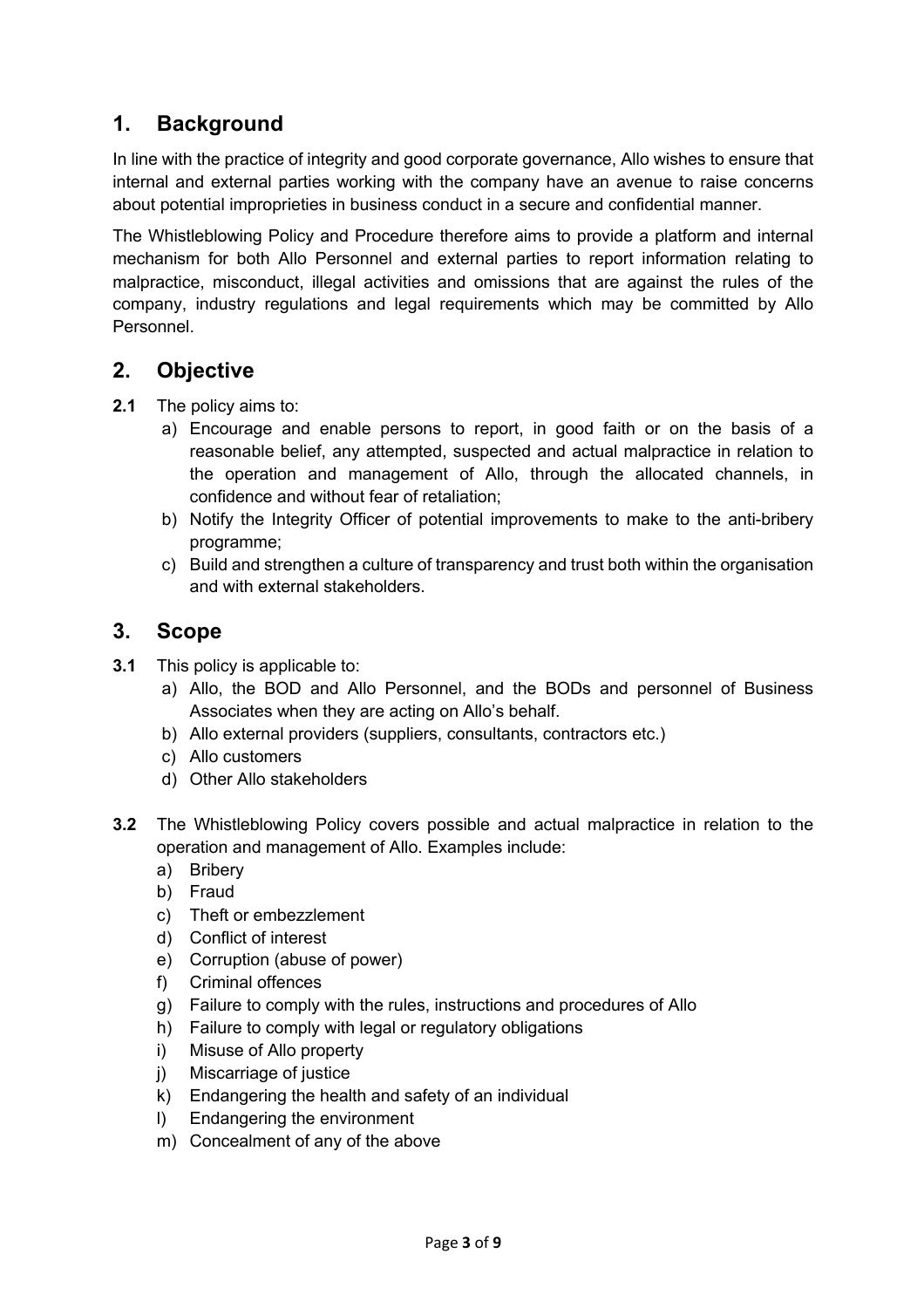# **4. References**

TNB Documents:

- a) TNB Anti-Bribery Policy
- b) TNB Code of Ethics
- c) Board Integrity Committee Terms of Reference
- d) Integrity Steering Committee Terms of Reference

Allo Documents:

- a) Anti-Bribery Policy
- b) Allo Code of Business Ethics
- c) Allo Code of Conduct
- d) Malaysian Anti-Corruption Commission (MACC) Act 2009

## **5. Definitions**

The following definitions are included in this policy.

| Allo Personnel | All individuals directly contracted to the company on an employment<br>basis, including permanent and temporary employees.                                                                                                                                                                                                                                                                                                                                                                                                                                                                                                                                                                                                                                                                                                                                                                                                                                                                                                                                                                                                                                                                                                                                                                                                                                                                                                                                                                                                                                                                                                                                                                                                                                                                                                                                                                                                                                        |
|----------------|-------------------------------------------------------------------------------------------------------------------------------------------------------------------------------------------------------------------------------------------------------------------------------------------------------------------------------------------------------------------------------------------------------------------------------------------------------------------------------------------------------------------------------------------------------------------------------------------------------------------------------------------------------------------------------------------------------------------------------------------------------------------------------------------------------------------------------------------------------------------------------------------------------------------------------------------------------------------------------------------------------------------------------------------------------------------------------------------------------------------------------------------------------------------------------------------------------------------------------------------------------------------------------------------------------------------------------------------------------------------------------------------------------------------------------------------------------------------------------------------------------------------------------------------------------------------------------------------------------------------------------------------------------------------------------------------------------------------------------------------------------------------------------------------------------------------------------------------------------------------------------------------------------------------------------------------------------------------|
| <b>BOD</b>     | The Board of Directors of Allo                                                                                                                                                                                                                                                                                                                                                                                                                                                                                                                                                                                                                                                                                                                                                                                                                                                                                                                                                                                                                                                                                                                                                                                                                                                                                                                                                                                                                                                                                                                                                                                                                                                                                                                                                                                                                                                                                                                                    |
| <b>Bribery</b> | Bribery is defined as any action which would be considered as an<br>offence of giving or receiving 'gratification' under the Malaysian Anti-<br>Corruption Commission Act 2009 (MACCA).<br>In practice, this means offering, giving, receiving or soliciting<br>something of value in an attempt to illicitly influence the decisions or<br>actions of a person a position of trust within an organisation.<br>'Gratification' is defined in the MACCA to mean the following:<br>1. money, donation, gift, loan, fee, reward, valuable security,<br>property or interest in property being property of any description<br>whether movable or immovable, financial benefit, or any other<br>similar advantage;<br>2. any office, dignity, employment, contract of employment or<br>services, and agreement to give employment or render services<br>in any capacity;<br>3. any payment, release, discharge or liquidation of any loan,<br>obligation or other liability, whether in whole or in part;<br>4. any valuable consideration of any kind, any discount,<br>commission, rebate, bonus, deduction or percentage;<br>5. any forbearance to demand any money or money's worth or<br>valuable thing;<br>6. any other service or favour of any description, including<br>protection from any penalty or disability incurred or<br>apprehended or from any action or proceedings of a disciplinary,<br>civil or criminal nature, whether or not already instituted, and<br>including the exercise or the forbearance from the exercise of<br>any right or any official power or duty; and<br>7. any offer, undertaking or promise, whether conditional or<br>unconditional, of any gratification within the meaning of any of<br>the preceding paragraphs (a) to (f).<br>Bribery may be 'outbound', where someone acting on behalf of Allo<br>attempts to influence the actions of someone external, such as a<br>Government official or client decision-maker. |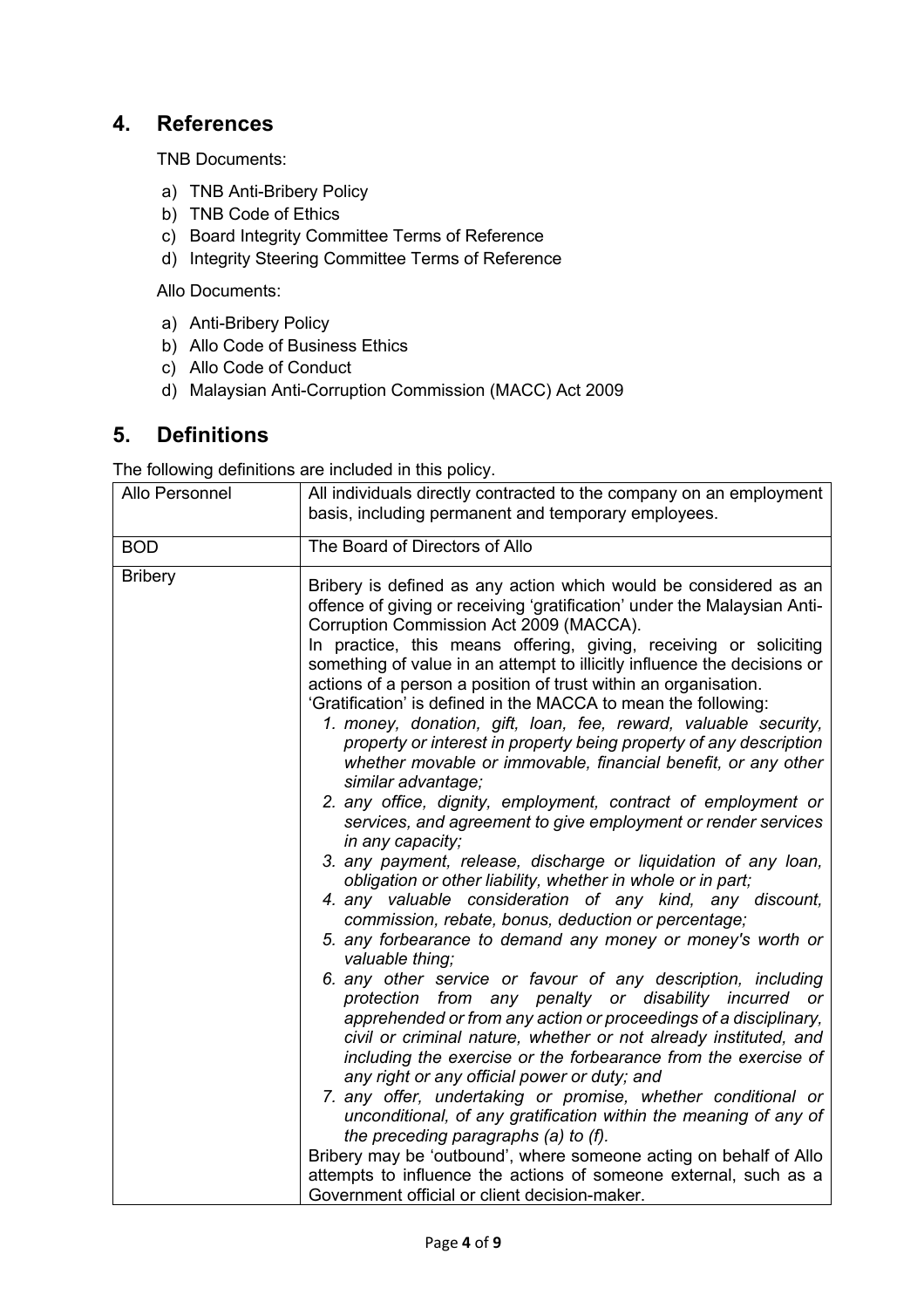|                       | It may also be 'inbound', where an external party is attempting to<br>influence someone within the Allo such as a senior decision-maker<br>or someone with access to confidential information.                                                                                                                                                                                                                                                                                                                                                                                                                                                                                                                        |
|-----------------------|-----------------------------------------------------------------------------------------------------------------------------------------------------------------------------------------------------------------------------------------------------------------------------------------------------------------------------------------------------------------------------------------------------------------------------------------------------------------------------------------------------------------------------------------------------------------------------------------------------------------------------------------------------------------------------------------------------------------------|
| <b>Corporate Gift</b> | Something given from one organisation to another, with the<br>representatives of each organisation giving and accepting the gift.<br>Corporate gifts may also be promotional items given out equally to<br>the general public at events, trade shows and exhibitions as a part of<br>building the company's brand. The gifts are given transparently and<br>openly. Corporate gifts normally bear the company name and logo.<br>Examples of corporate gifts include items such as diaries, table<br>calendars, pens, notepads, plaques, and festive gifts such as<br>hampers, oranges and dates. See also Personal Gift below.                                                                                        |
| Corruption            | The Transparency International definition is used for the TCIMS: 'The<br>abuse of entrusted power for personal gain.' See the definition for<br>'bribery', which is the term used primarily in the TCIMS.                                                                                                                                                                                                                                                                                                                                                                                                                                                                                                             |
| <b>LRD</b>            | Legal and Regulatory Department                                                                                                                                                                                                                                                                                                                                                                                                                                                                                                                                                                                                                                                                                       |
| <b>MACC</b>           | <b>Malaysian Anti-Corruption Commission</b>                                                                                                                                                                                                                                                                                                                                                                                                                                                                                                                                                                                                                                                                           |
| <b>PDRM</b>           | Royal Malaysia Police (Polis Diraja Malaysia)                                                                                                                                                                                                                                                                                                                                                                                                                                                                                                                                                                                                                                                                         |
| <b>Personal Gift</b>  | Something given from one individual to another, with the intention of<br>creating or enhancing a personal relationship. The gifts are given in<br>a private setting, without the knowledge or approval of the company<br>management of one or both parties. Personal gifts may include cash,<br>cash equivalents such as credit cards, bitcoin or savings accounts,<br>electronic items, watches, luxury pens, property, vehicles, free fares,<br>shares, interest free loans, lottery tickets, travel facilities,<br>entertainment, services, club memberships, any forms of discount or<br>commission, jewelleries, decorations, souvenirs, vouchers or any<br>other valuable items. See also Corporate Gift above. |
| Retaliation           | One or more of the following:<br>1. Interference with the lawful employment or livelihood of a person,<br>discrimination, discharge, demotion, suspension,<br>including<br>disadvantage, termination or adverse treatment in relation to the<br>complainant's employment, career, profession, trade or business<br>or the taking of disciplinary action.<br>2. Withholding of payment that is due and payable under a contract.<br>Refusal to enter into a subsequent contract.<br>3.<br>Action causing injury, loss or damage.<br>4.<br>Intimidation or harassment.<br>5.<br>A threat to take any of the actions above.<br>6.                                                                                        |
| <b>Stakeholders</b>   | Individuals or groups concerned with, or affected by company policy<br>and practice, including, but not limited to, personnel, customers,<br>government bodies and parties, investors, joint venture partners,<br>communities where Allo has interests, suppliers, contractors                                                                                                                                                                                                                                                                                                                                                                                                                                        |
| <b>TCIMS</b>          | <b>TNB Corporate Integrity Management System</b>                                                                                                                                                                                                                                                                                                                                                                                                                                                                                                                                                                                                                                                                      |
| Whistleblower         | A person who discloses information on a person or organization<br>engaged in or suspected of being involved in malpractice.                                                                                                                                                                                                                                                                                                                                                                                                                                                                                                                                                                                           |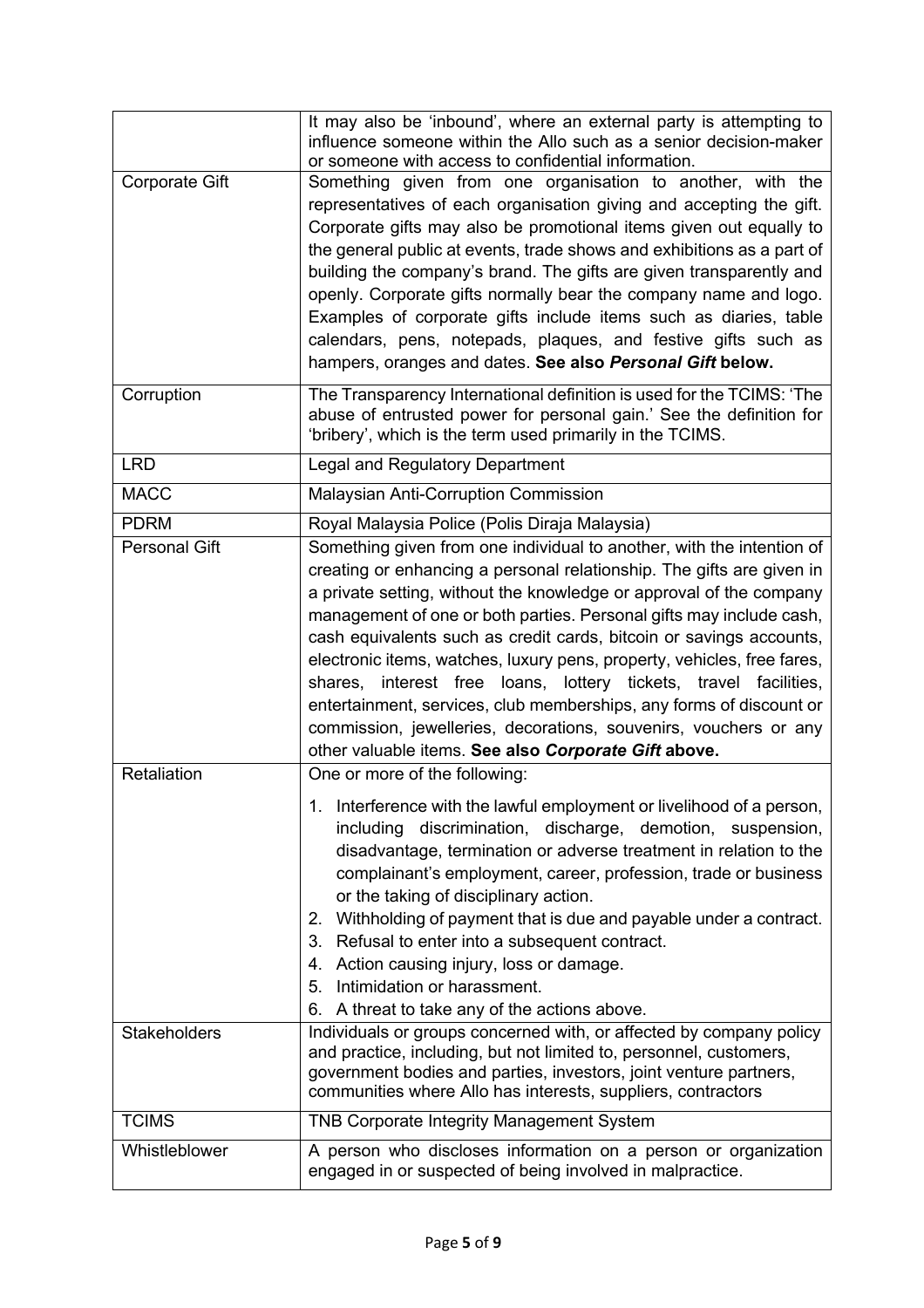| Whistleblowing | Disclosure by a person, usually company personnel, to those within<br>the company in a position of authority and/or appointed to receive |  |
|----------------|------------------------------------------------------------------------------------------------------------------------------------------|--|
|                | such disclosures, or a Government authority, or the media, of<br>attempted, suspected and actual malpractice.                            |  |

### **6. Policy owner**

The LRD is the owner of this policy.

# **7. Policy**

#### **7.1 Making a report**

- a) Allo shall make provision for the reporting of bribery and other forms of misconduct through designated secure channels, available to both internal and external parties.
- b) Allo Personnel may wish to report their concerns to the Integrity Officer or Human Resource Department (HRD). In such a case, where the report can be substantiated or the matter is of a serious nature, the person receiving the information should recommend the discloser lodge a report through the following channels:
	- i. Whistleblowing Form *(available on the website and intranet)*

|      | ii. Director of Allo: |                                                                 |  |
|------|-----------------------|-----------------------------------------------------------------|--|
|      | Name:                 | Dr. Ir. Ahmad Jaafar Bin Abd Hamid                              |  |
|      |                       | Designation: Head of Subsidiary Management Department (TNB SMD) |  |
|      |                       | Email: $aiah@thb.com.my$                                        |  |
| iii. |                       | Walk-in to meet the Integrity Officer (working hours only)      |  |

- iv. Phone calls : Integrity Officer at *03-88005222* (working hours only)
- v. Email : *integrity@allo.my*
- *vi.* Letter : *Integrity Officer of Allo Technology Sdn. Bhd. Cyberview Garden Villas, Persiaran Multimedia, Cyber 7, 63000, Cyberjaya, Selangor.*
- c) Allo Personnel should utilise the internal reporting channels established by Allo to lodge reports regarding issues they are concerned about. However, Allo recognises that on occasion there may be an exceptionally serious issue which warrants reporting to an external body. If there is sufficient evidence that a corruption incident has occurred, the discloser may report the incident directly to the Government authorities such as the MACC or PDRM to secure official discloser protection. This disclosure must be made in good faith, not malicious, and not made for the purpose of personal gain.
- d) Reports may be lodged in Bahasa Malaysia (BM) or English. Reports submitted in other languages may be translated by Integrity Officer for processing.
- e) The company allows but discourages reports from anonymous sources. Disclosers are expected to provide their personal information, including name, contact phone number and/or e-mail to allow for follow-up, obtain further information if necessary and keep the discloser informed.
- f) All concerns raised via the whistleblowing channels shall be assessed, managed and investigated in a fair and proper manner.
- g) Allo may decide to close cases which lack material evidence, particularly where the report originates from an anonymous source and further information cannot be obtained.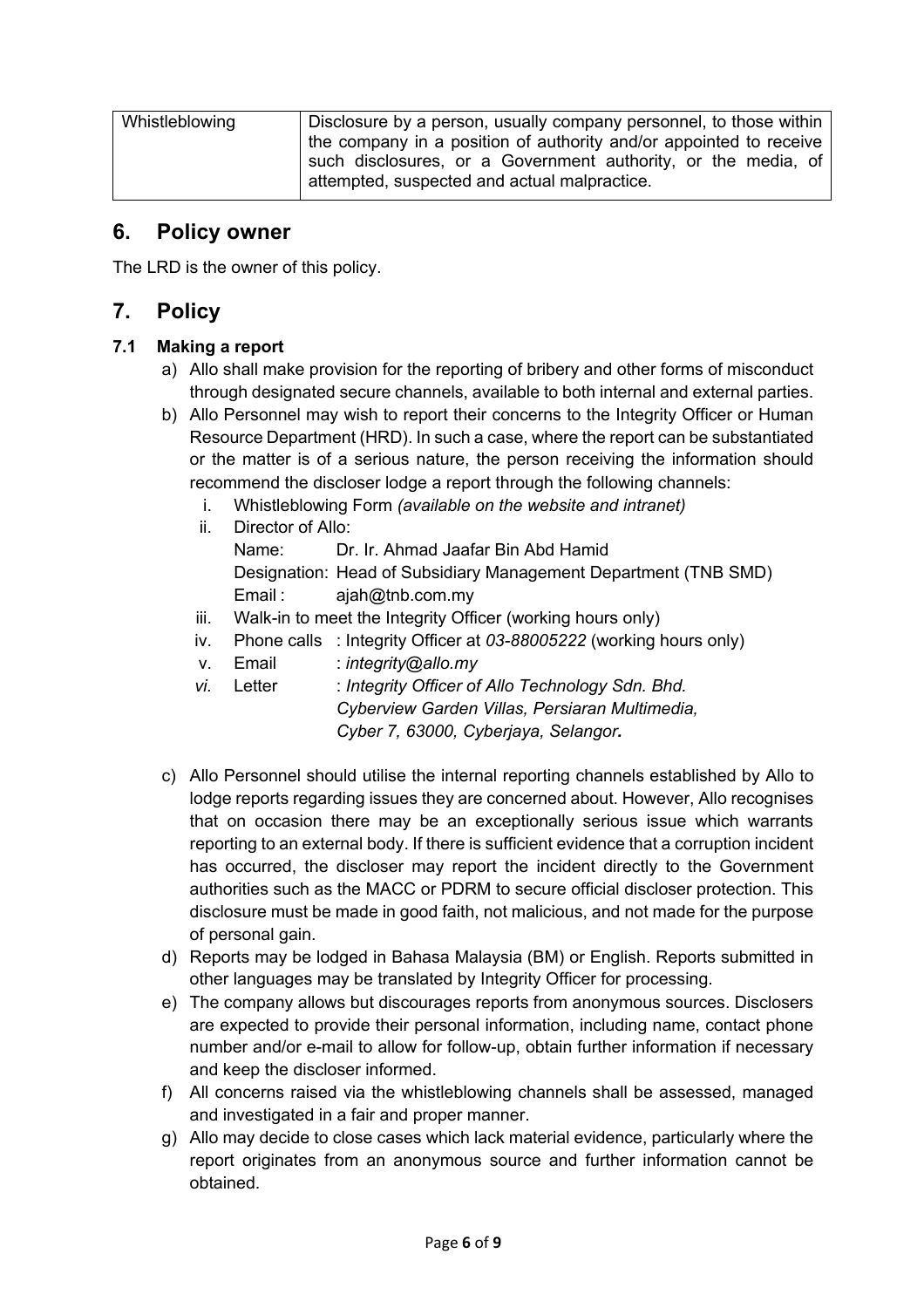#### **7.2 Protection of anonymity**

- a) The identity of all disclosers shall be protected by all means possible.
- b) The Whistleblowing Committee/team and its members shall not disclose the identity of a whistleblower who:
	- i. makes a report of any nature within the provisions of this Policy; or
	- ii. asks that his identity as the person who made such report remains confidential, unless judicial or other legal processes require such disclosures. The whistleblower shall be informed accordingly.
- c) Only the following are authorised to access full details (including information on discloser's identity) of the discloser reports:
	- i. TNB CEO or Director of Allo or Chief Integrity Officer (CIDO) of TNB
	- ii. Integrity Officer
- d) In the event that the report makes reference to any of the above persons, the implicated person shall not have access to the report. In this instance or where otherwise necessary, TNB ID shall be engaged to handle the issue.
- e) Unless the discloser agrees otherwise in writing, all further reports will exclude personal details of the discloser. If it is necessary to include reference to the discloser, a pseudonym unrelated to the discloser, must be used. E.g. 'Mr X' or 'Ms  $M'.$
- f) Anyone who reveals the identity of a discloser without prior agreement from the discloser will be subject to disciplinary measures, including, but not limited to, the termination of contract or removal of directorship. The exception is where the information is demanded by a Government enforcement body or similar authority under the conditions of a warrant.

#### **7.3 Assurances and protection against retaliation**

- a) The discloser shall receive no retaliation for a report that was provided in good faith, i.e., was not done primarily with malice to damage another person or the organisation. Such protection is accorded even if the investigation later revealed that the whistleblower is mistaken regarding the facts, rules and procedures involved.
- b) Anyone who retaliates against a discloser will be subjected to disciplinary action, which may include termination of employment, demotion, or other legal redress.
- c) A discloser or any person related to, or associated with, the discloser, who fears, or has suffered detrimental action as a result of their whistleblowing action may:
	- i. Report the incident(s) to the HRD;
	- ii. Request for transfer of employment to another department. The request should be made in writing to the HRD.
- d) Provided the request is reasonable, the CEO shall authorise the transfer at the earliest opportunity.

#### **7.4 Receiving a whistleblower report**

- a) No personal details of the discloser must be revealed in any report, unless prior written permission is given by the discloser. If it is necessary to include reference to the discloser, a pseudonym unrelated to the discloser must be used. E.g., 'Mr X' or 'Ms M'.
- b) Reports may be provided to the following Allo parties: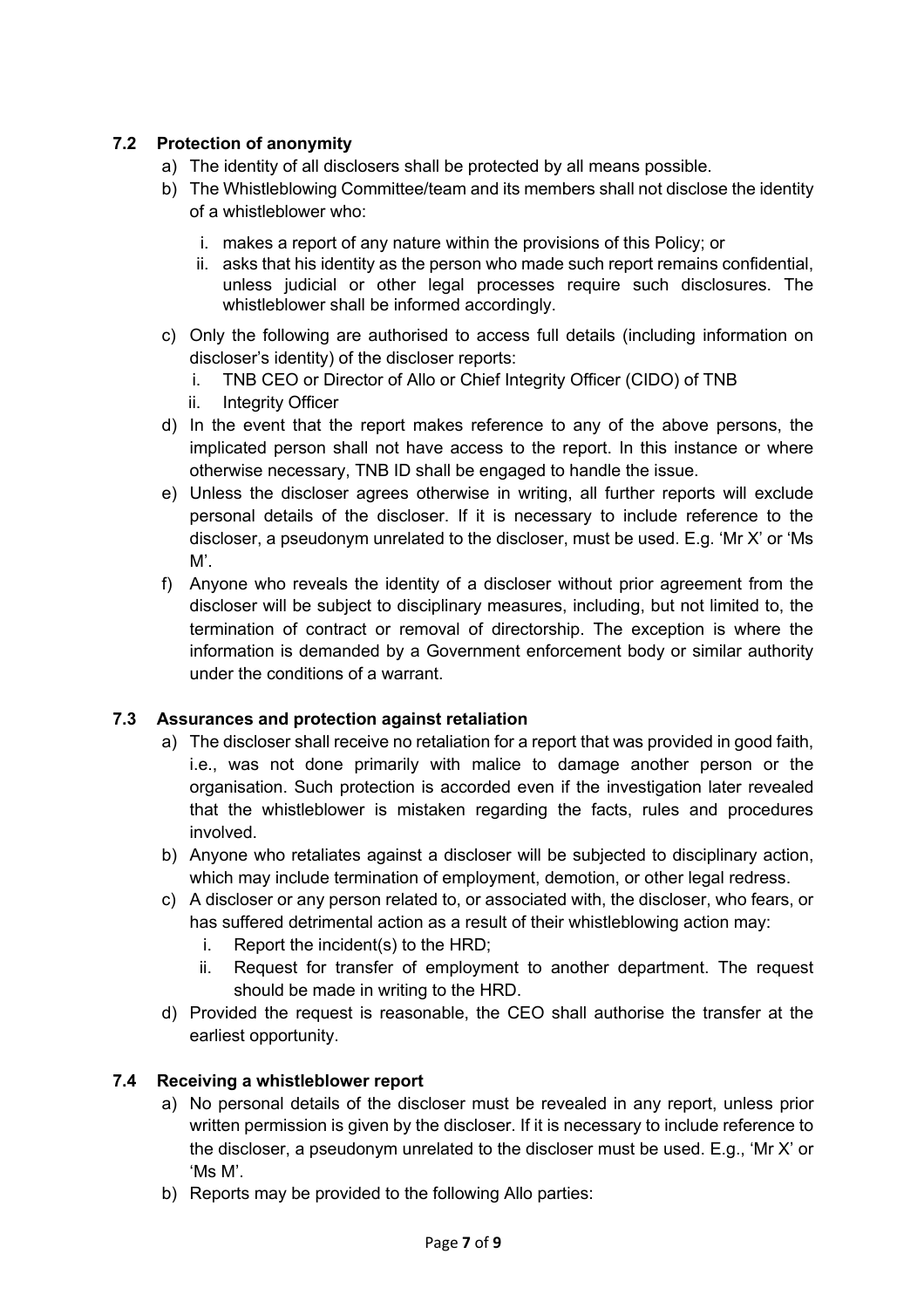- i. Initial Assessment Committee (IAC);
- ii. Case Determination Committee (CDC);
- iii. Personnel involved in disciplinary hearing proceedings related to the case; and
- iv. Any other party agreed with prior written approval by the Head of CDC.
- c) Reports are only to be compiled and checked by the Integrity Officer prior to printing and distribution to ensure no personal details are revealed.
- d) Reports to the Government authorities are to be made by the Domestic Inquiry Team, advised by the CDC. See the *Investigation process* section below.
- e) The CDC shall decide whether or not to forward reports received to the Government authorities. Reports which include the items below should be submitted:
	- i. Material evidence of an incident of bribery or corruption;
	- ii. Specific details of the transaction(s);
	- iii. Names of specific individuals; and
	- iv. Other information considered substantial by the Integrity Officer.
- f) The Domestic Inquiry Team will report to the Government authorities upon advice from the CDC. All such reporting must be done at the earliest opportunity once the materiality of the case is proven.
- g) The Director may also choose to forward unsubstantiated reports to the authorities.

#### **7.5 Investigation process**

- a) All the whistleblowing reports received will be channelled to the Integrity Officer for processing with the Director of Allo as stated under 7.1(ii) being notified. If it involves CEO or any of the Allo directors, it will be channelled to the TNB Chief Executive Officer (TNB CEO) for further action.
- b) For the reports that does not involve any Allo directors, the Initial Assessment Committee (IAC) will decide the next step based on the guidelines. The Investigation Team will then proceed to investigate the report if further investigation is needed.
- c) The Case Determination Committee (CDC) will decide the next step upon the report of the investigation outcome by the Investigation Team. If it needs further action, it will be channelled to the Domestic Inquiry Team.
- d) Once sufficient information has been secured through an Allo investigation showing that a corruption incident occurred, the Domestic Inquiry Team should report the matter to the Government authority and/or conduct a Domestic Inquiry. The Allo Domestic Inquiry should be conducted separately from any Government authority investigation. They will then notify the Integrity Officer at the end of the process to update the complainant and the CIDO on the report.

#### **7.6 Providing updates to the relevant parties**

Where the contact details of the discloser are provided, the Integrity Officer shall update the discloser on the progress of the case from time to time. The report will also be sent to the CIDO at the end of the investigation.

#### **7.7 Information storage**

a) All electronically stored information must be password protected with access restricted on a strictly need-to-know basis.